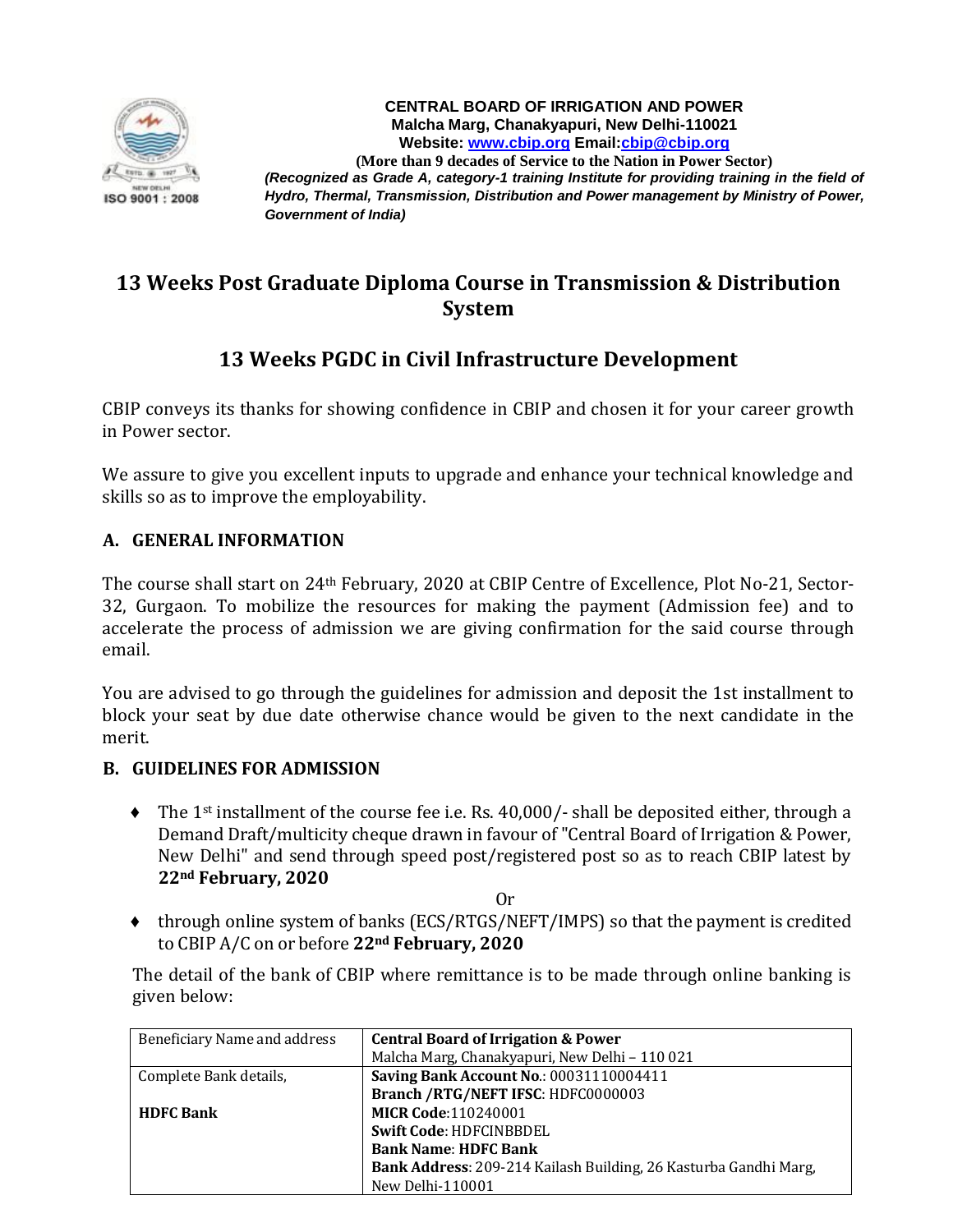**After making payment you are advised to send an email at [raj@cbip.org](mailto:raj@cbip.org%20%20and%20CC%20to%20manasbandyopadhyay@cbip.org/%20rohil@cbip.org/%20jaideep@cbip.org/)** and CC to **[manasbandyopadhyay@cbip.org/ rohil@cbip.org/](mailto:raj@cbip.org%20%20and%20CC%20to%20manasbandyopadhyay@cbip.org/%20rohil@cbip.org/%20jaideep@cbip.org/) jaideep@cbip.org/ [ghoshsk@cbip.org](mailto:ghoshsk@cbip.org) as per the format given at Annexure-A wherein you have to indicate the details of the payment made along with your name etc.**

- ♦ The blocking of seat for you will however be provisional and same will be confirmed subject to the verification of testimonials at the time of joining of the program on 24th February, 2020. **However, for any reason beyond our control if we are not able to provide you a seat, your installment money shall be refunded.**
- ♦ If you fail to report for joining the course, the fee or the charges deposited by you shall not be refunded
- ♦ You are advised to book your train tickets in advance so as to avoid last moment discomfort in making your journey.
- ♦ You are also advised to bring the following original testimonials for verification at the time of joining the program: Only after verification of these testimonials, your admission would be confirmed.
	- Proof of date of birth
	- Certificate and mark sheet of 10th standard.
	- Certificate and mark sheet of 12th standard/Diploma
	- Engineering or equivalent degree/mark sheets.
	- CGPA conversion chart issued by the registrar/controller of examination of the concerned university in case of CGPA candidates.

## **C. HOSTEL ACCOMMODATION**

- CBIP has tied up with few hostels which will be filled on first -come- first serve basis. The accommodation will be provided on twin or triple sharing basis.
- Separate arrangement for female candidates
- Preference will be given to the female candidates for providing accommodation.
- If you wish to avail the hostel may confirm the same in the format given at Annexure-A to CBIP while depositing the aforesaid 1st installment of the course fee.
- Once opted for hostel can't be left before completion of course.

## **D. THE CHARGES WHICH YOU HAVE TO DEPOSIT AT THE TIME OF JOINING THE COURSE**

- 1. Rs.5, 000/- as the security deposit (refundable on completion of the course).
- 2. Rs. 10,000/- Working Lunch & Two Times Tea Charges at Institute
- 3. Hostel charges for 1 month in advance for the candidates who opt for the hostel. (Candidates may please note that availing of hostel facility is purely optional and if a candidate wants to make his own arrangement of stay, is welcome to do so). The charges for the same are around Rs. 6500/month would be paid to the owner of the hostel directly by the candidate. These charges include lodging & boarding (i.e. breakfast, evening tea, dinner, lunch on Saturday/Sunday& holidays)

## **E. THE CHARGES WHICH YOU HAVE TO DEPOSIT DURING THE COURSE:**

- *1.* Rs. 10,000/- as placement charges (refundable if placement of the concerned candidate is not there) – *These charges are to be deposited after completion of 3 months of course or before the starting date of the placement activity whichever is earlier.*
- *2. Rs. 20,000, 2nd Installment of the course fee after 2 months of the starting of the course*